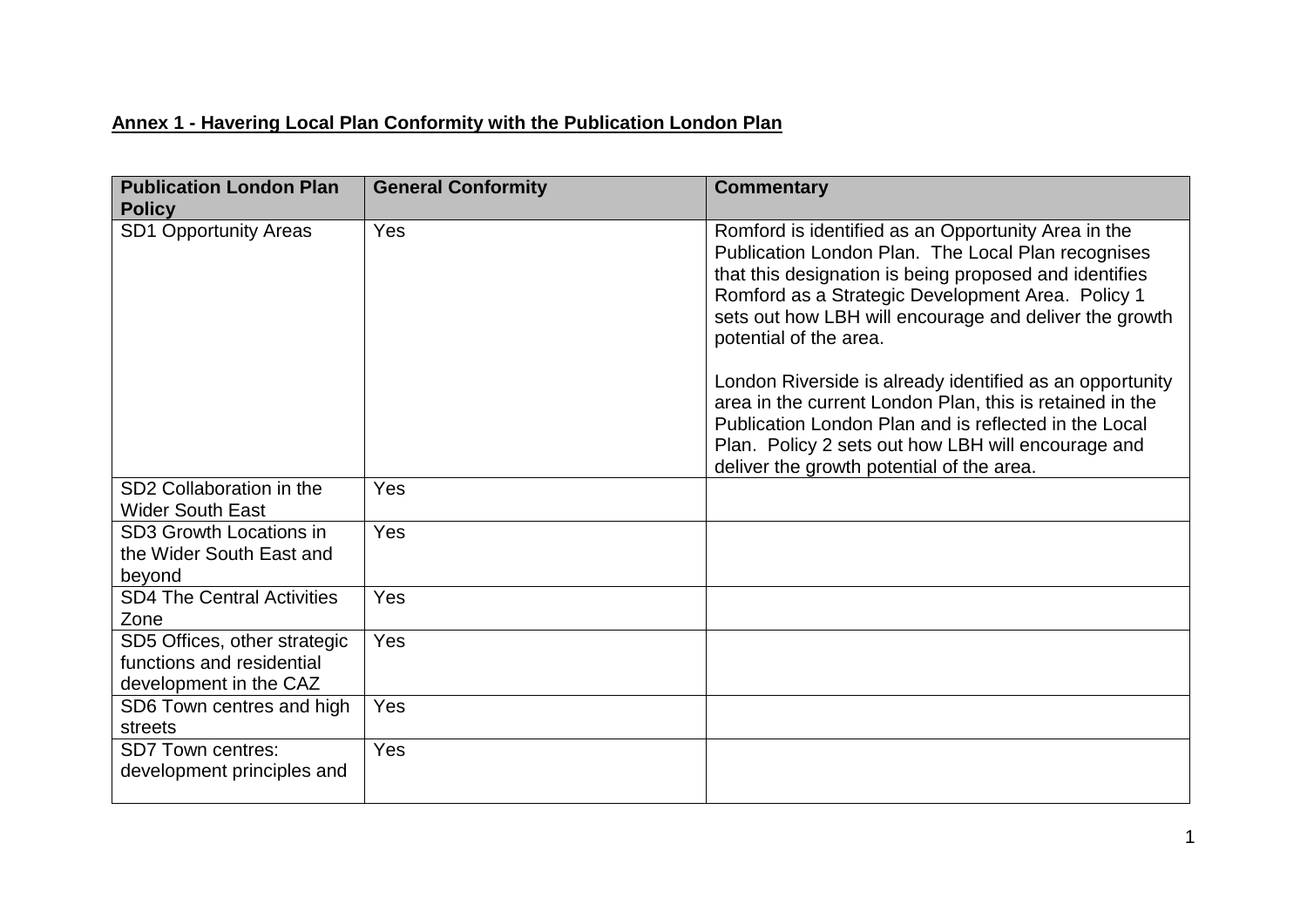| Development Plan                                                        |            |                                                                                                                                                                                                                                                                      |
|-------------------------------------------------------------------------|------------|----------------------------------------------------------------------------------------------------------------------------------------------------------------------------------------------------------------------------------------------------------------------|
| <b>Documents</b>                                                        |            |                                                                                                                                                                                                                                                                      |
| <b>SD8 Town Centre Network</b>                                          | Yes        | There is no change to town centre hierarchy for<br>Havering                                                                                                                                                                                                          |
| <b>SD9 Town Centres: Local</b><br>Partnerships and<br>Implementation    | Yes        |                                                                                                                                                                                                                                                                      |
| SD10 Strategic and Local<br>regeneration                                | Yes        | The Local Plan does not explicitly identify strategic or<br>local areas for regeneration but it does recognise<br>Romford and Rainham and Beam Park as key<br>regeneration areas. The Local Plan also identifies the<br>Council's 12 estates regeneration programme. |
| Policy D1 London's form,<br>character and capacity for<br>growth        | Yes        | LBH is preparing a Characterisation Study that will<br>inform the immediate update of the Local Plan.                                                                                                                                                                |
| Policy D2 Infrastructure<br>requirements for sustainable<br>densities   | Yes        |                                                                                                                                                                                                                                                                      |
| Policy D3 Optimising Site<br>Capacity though the design<br>led approach | Yes        |                                                                                                                                                                                                                                                                      |
| D4 Delivering good design                                               | Yes        |                                                                                                                                                                                                                                                                      |
| D5 Inclusive design                                                     | Yes        |                                                                                                                                                                                                                                                                      |
| D6 Housing quality and<br>standards                                     | Yes        |                                                                                                                                                                                                                                                                      |
| D7 Accessible Housing                                                   | Yes        |                                                                                                                                                                                                                                                                      |
| D8 Public Realm                                                         | Yes        |                                                                                                                                                                                                                                                                      |
| D9 Tall Buildings                                                       | <b>Yes</b> | The Local Plan identifies that tall buildings are<br>appropriate in the vicinity of Romford station.                                                                                                                                                                 |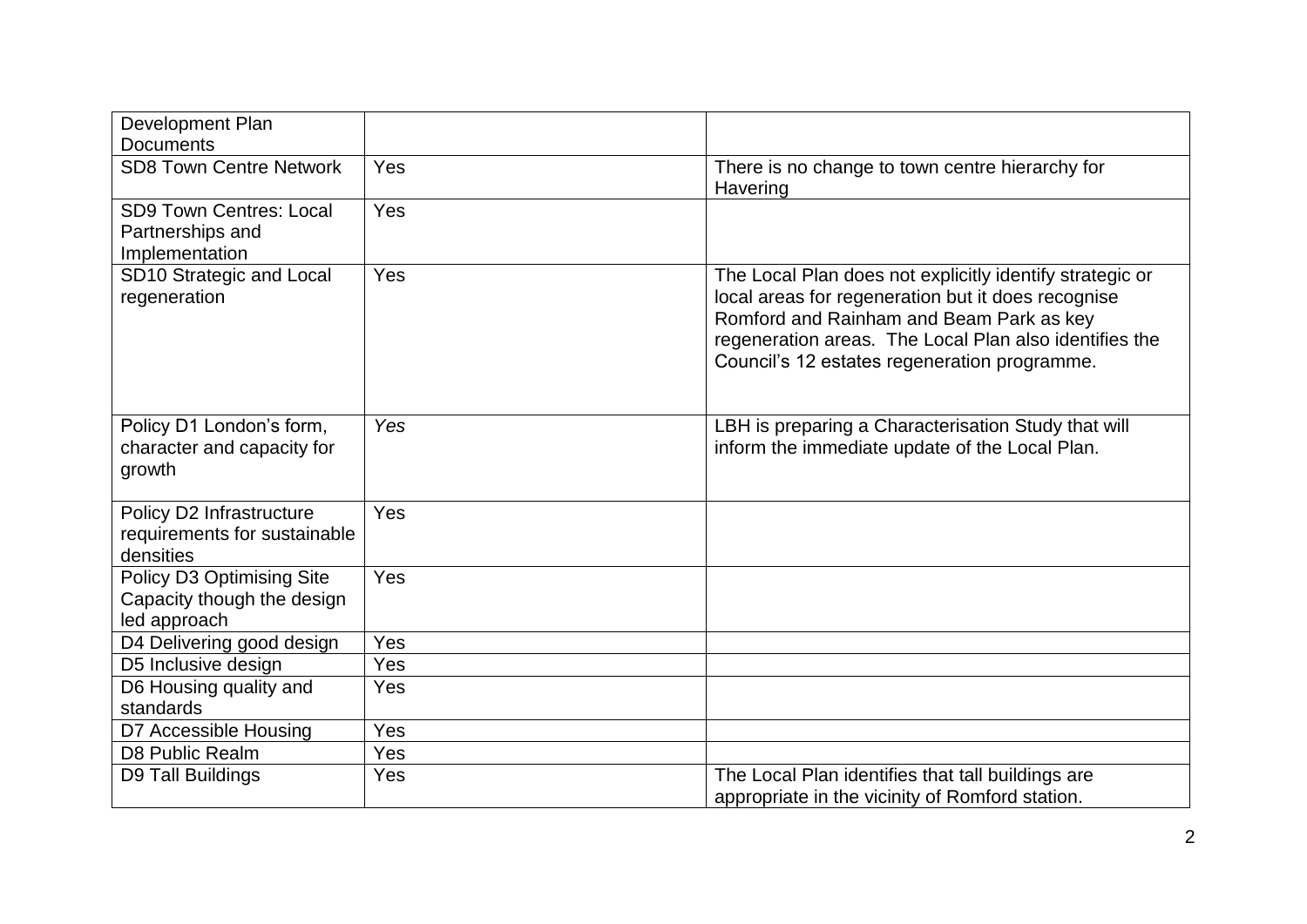|                                                     |                                                       | The Local Plan states that the further guidance on tall<br>buildings will be set out in the Romford Masterplan.                                                                               |
|-----------------------------------------------------|-------------------------------------------------------|-----------------------------------------------------------------------------------------------------------------------------------------------------------------------------------------------|
|                                                     |                                                       | The ability of tall buildings to contribute further to<br>housing delivery will be also be considered as part of the<br>immediate update of the Local Plan.                                   |
| D10 Basement development                            | Yes                                                   |                                                                                                                                                                                               |
| D11 Safety, Security and<br>resilience to emergency | Yes                                                   |                                                                                                                                                                                               |
| D12 Fire Safety                                     | Yes                                                   |                                                                                                                                                                                               |
| D13 Agent of Change                                 | Yes                                                   |                                                                                                                                                                                               |
| D <sub>14</sub> Noise                               | Yes                                                   | The Local Plan does not designate any quiet areas                                                                                                                                             |
| H1 Increasing Housing                               | Yes - refer to covering letter and                    |                                                                                                                                                                                               |
| Supply                                              | annexes 2 and 3                                       |                                                                                                                                                                                               |
| <b>H2 Small Sites</b>                               | Yes - refer to covering letter and<br>annexes 2 and 3 |                                                                                                                                                                                               |
| H <sub>3</sub> Meanwhile use as<br>housing          | Yes                                                   | The Local Plan does not restrict meanwhile uses from<br>coming forward.                                                                                                                       |
| H4 Delivering Affordable<br>Housing                 | Yes                                                   | The Publication London Plan has a strategic affordable<br>housing target of 50%.                                                                                                              |
|                                                     |                                                       | The Local Plan seeks 35% affordable housing based on<br>the need identified in the SHMA and viability issues                                                                                  |
|                                                     |                                                       | These have been considered through the examination<br>process against a policy context in which the GLA<br>already set out a strategic target of 50% in their<br>Affordable Housing SPG 2017. |
| H5 Threshold approach to<br>applications            | Yes                                                   | This is specifically referred to in the Local Plan                                                                                                                                            |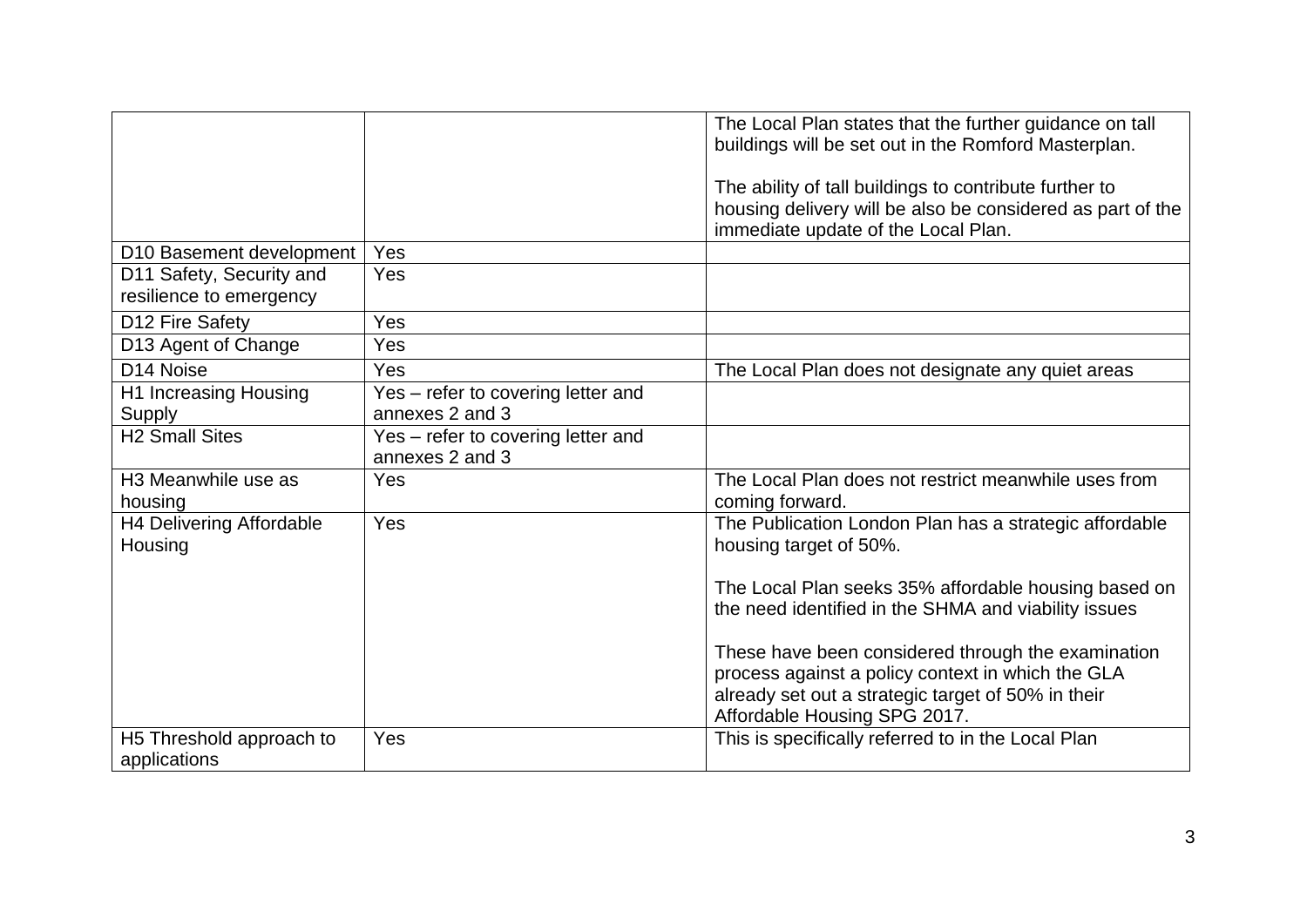| H6 Affordable housing<br>tenure                         | Yes | The Local Plan seeks a 70/30 split based on the findings<br>of the Outer North East London SHMA. LBH is<br>progressing an update of the SHMA with LB Newham<br>and LB Redbridge in preparation for the immediate<br>update of the Local Plan. |
|---------------------------------------------------------|-----|-----------------------------------------------------------------------------------------------------------------------------------------------------------------------------------------------------------------------------------------------|
| H7 Monitoring of Affordable<br>Housing                  | Yes |                                                                                                                                                                                                                                               |
| H8 Loss of existing housing<br>and estate redevelopment | Yes |                                                                                                                                                                                                                                               |
| H9 Ensuring the best use of<br>stock                    | Yes |                                                                                                                                                                                                                                               |
| H10 Housing size mix                                    | Yes |                                                                                                                                                                                                                                               |
| H <sub>11</sub> Build to rent                           | Yes |                                                                                                                                                                                                                                               |
| H12 Supported and<br>specialised accommodation          | Yes | LBH have not undertaken this type of assessment. But<br>Local Plan Policy 6 does support the provision of<br>specialist accommodation in line with the Publication<br>London Plan.                                                            |
| H13 Specialist older<br>persons housing                 | Yes | There is no change to the annual benchmark for older<br>persons housing for Havering (185 units)                                                                                                                                              |
| H14 Gypsy and traveller<br>accommodation                | Yes |                                                                                                                                                                                                                                               |
| H15 Purpose build student<br>accommodation              | Yes |                                                                                                                                                                                                                                               |
| H16 Large-scale purpose<br>built shared living          | Yes |                                                                                                                                                                                                                                               |
| S1 Developing London's<br>social infrastructure         | Yes |                                                                                                                                                                                                                                               |
| S2 Health and social care<br>facilities                 | Yes |                                                                                                                                                                                                                                               |
| S3 Education and childcare<br>facilities                | Yes |                                                                                                                                                                                                                                               |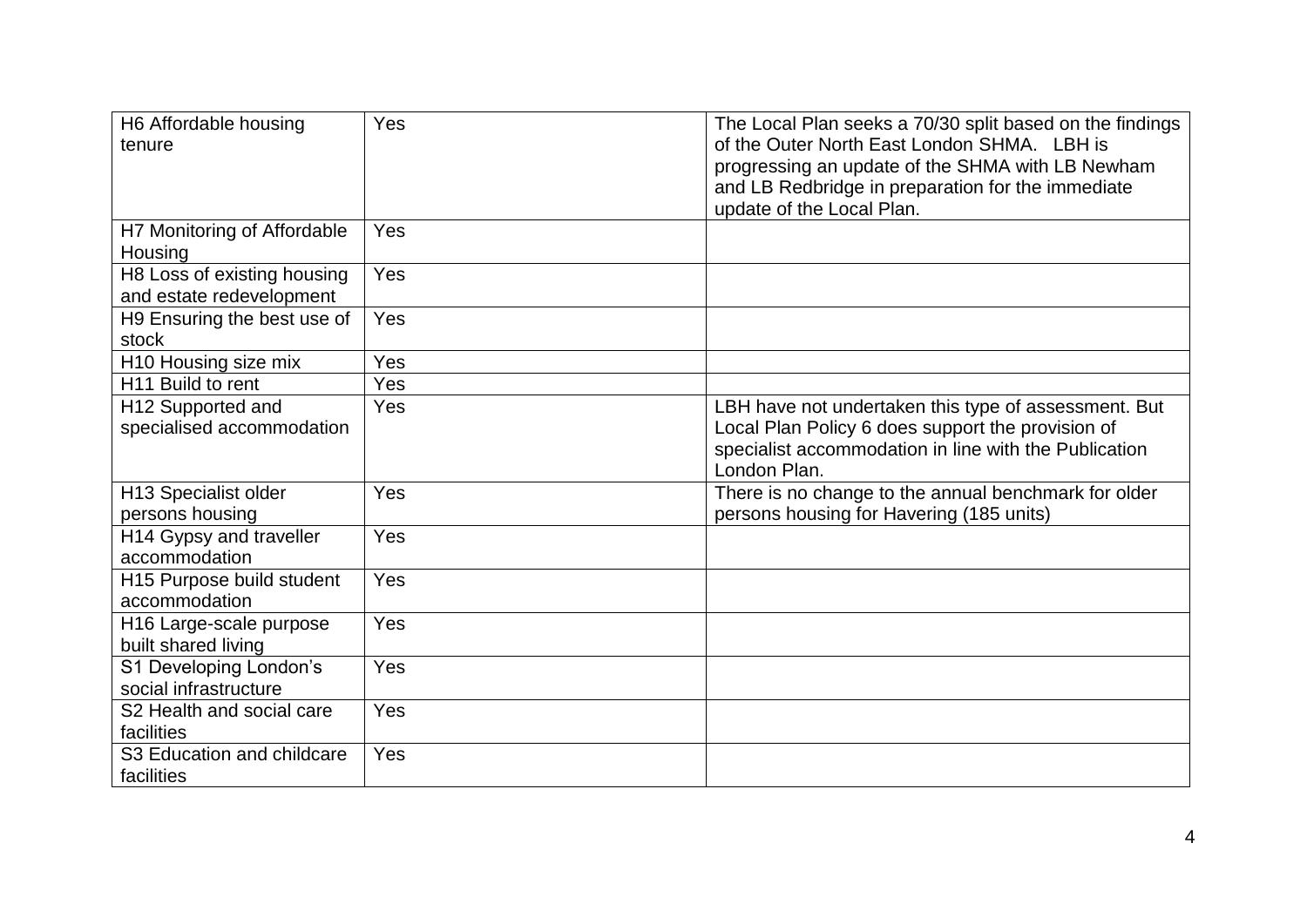| S4 Play and informal         | Yes |                                                           |
|------------------------------|-----|-----------------------------------------------------------|
| recreation                   |     |                                                           |
| S5 Sports and recreation     | Yes |                                                           |
| facilities                   |     |                                                           |
| <b>S6 Public toilets</b>     | Yes |                                                           |
| <b>S7 Burial Space</b>       | Yes |                                                           |
| E1 Offices                   | Yes |                                                           |
| <b>E2 Providing Suitable</b> | Yes |                                                           |
| <b>Business Space</b>        |     |                                                           |
| E3 Affordable workspace      | Yes |                                                           |
| E4 Land for industry,        | Yes | The Local Plan does not prevent this process.             |
| logistics and services to    |     |                                                           |
| support London's economic    |     |                                                           |
| function                     |     |                                                           |
| E5 Strategic Industrial      | Yes | The Publication London Plan retains the three SILS in     |
| Locations                    |     | Havering and this is reflected in the Local Plan          |
| <b>E6 Local Significant</b>  | Yes |                                                           |
| <b>Industrial Sites</b>      |     |                                                           |
| Policy E7 Industrial         | Yes | The London Plan sets out criteria to be met when mixed    |
| intensification, co-location |     | use or residential proposals are put forward on non-      |
| and substitution             |     | designated industrial sites.                              |
|                              |     |                                                           |
|                              |     | The Local Plan sets criteria for both Locally significant |
|                              |     | Industrial sites and non-designated sites.                |
| E8 Sector growth             | Yes |                                                           |
| opportunities and clusters   |     |                                                           |
| E9 Retails, markets and hot  | Yes |                                                           |
| food takeaways               |     |                                                           |
| E10 Visitor Infrastructure   | Yes |                                                           |
| E11 Skills and opportunities | Yes |                                                           |
| for all                      |     |                                                           |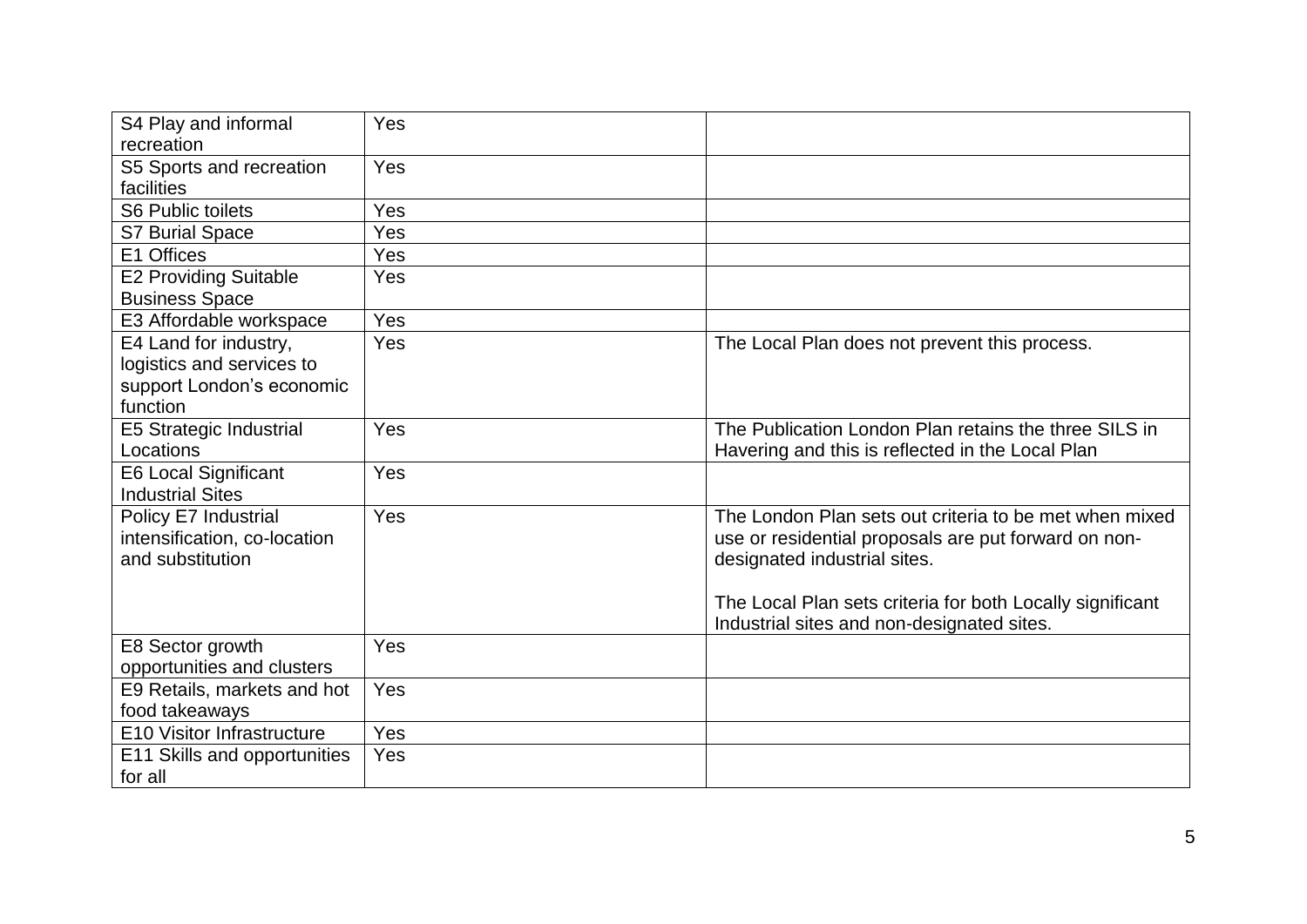| HC1 Heritage conservation                 | Yes |                                                                                                                                                                                                                |
|-------------------------------------------|-----|----------------------------------------------------------------------------------------------------------------------------------------------------------------------------------------------------------------|
| and growth                                |     |                                                                                                                                                                                                                |
| <b>HC2 World Heritage Sites</b>           | Yes |                                                                                                                                                                                                                |
| <b>HC3 Strategic and Local</b>            | Yes | No Local Views have been designated in the Local Plan                                                                                                                                                          |
| <b>Views</b>                              |     |                                                                                                                                                                                                                |
|                                           |     | Landscape and visual assessment will be considered<br>through the immediate update of the Local Plan. LBH is<br>preparing a Characterisation Study that will inform the<br>immediate update of the Local Plan. |
| <b>HC4 London View</b>                    | Yes |                                                                                                                                                                                                                |
| <b>Management Framework</b>               |     |                                                                                                                                                                                                                |
| <b>HC5 Supporting London's</b>            | Yes |                                                                                                                                                                                                                |
| culture and creative                      |     |                                                                                                                                                                                                                |
| industries                                |     |                                                                                                                                                                                                                |
| HC6 Supporting the night-<br>time economy | Yes | The Local Plan supports town centres including their<br>role in contributing to the evening and night-time<br>economy.                                                                                         |
| <b>HC7 Protecting public</b>              | Yes |                                                                                                                                                                                                                |
| houses                                    |     |                                                                                                                                                                                                                |
| <b>G1 Green Infrastructure</b>            | Yes | The Local Plan has a specific Green Infrastructure<br>Policy (Policy 29)                                                                                                                                       |
| <b>G2 London's Green Belt</b>             | Yes |                                                                                                                                                                                                                |
| G3 Metropolitan Open Land                 | Yes |                                                                                                                                                                                                                |
| G4 Open Space                             | Yes |                                                                                                                                                                                                                |
| <b>G5 Urban Greening</b>                  | Yes | A locally specific Urban Greening Factor (UGF) will be<br>considered as part of the immediate update of the Local<br>plan. The London Plan UGF can be used in the interim.                                     |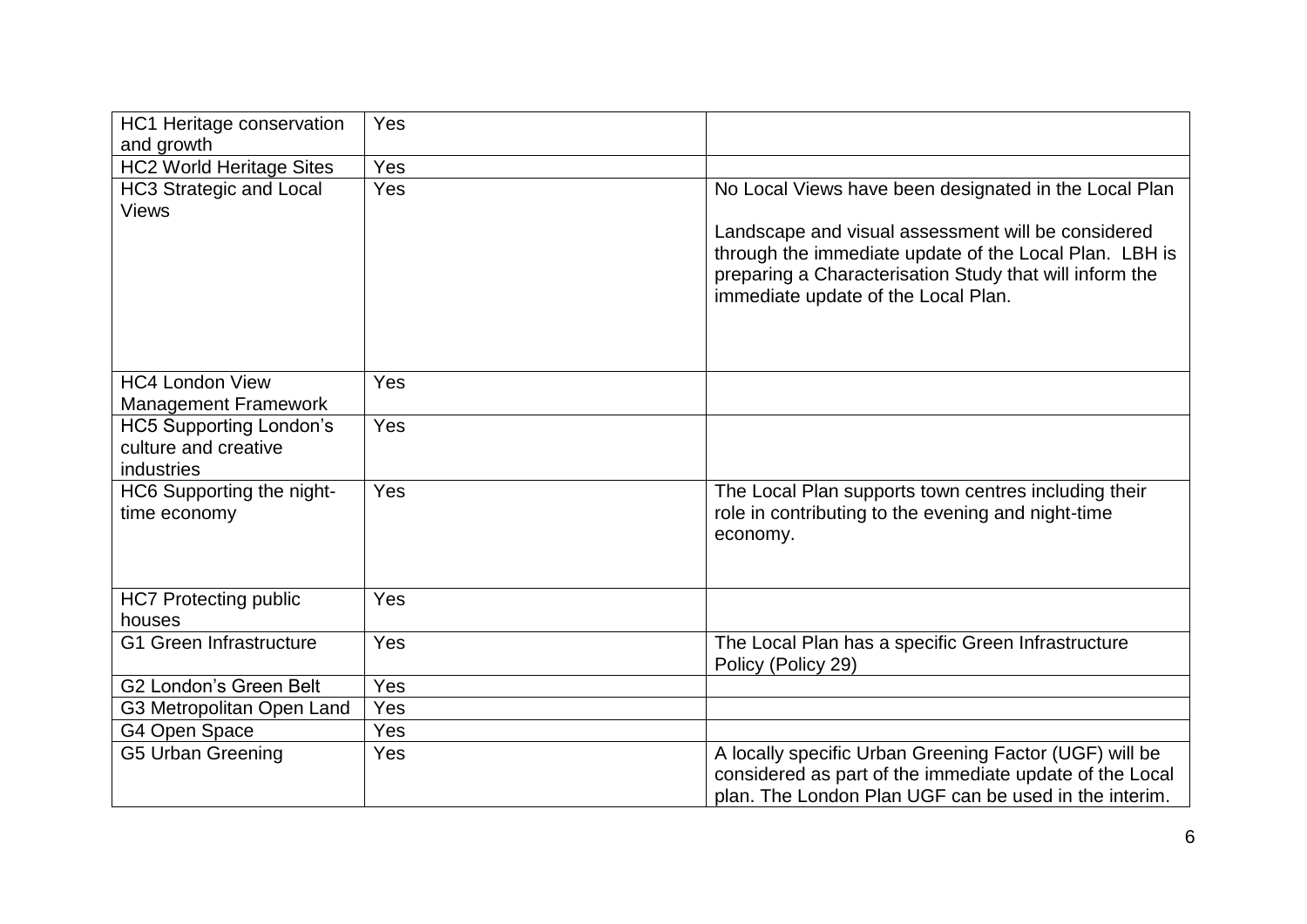| G6 Biodiversity and access  | Yes |                                                          |
|-----------------------------|-----|----------------------------------------------------------|
| to nature                   |     |                                                          |
| G7 Trees and woodlands      | Yes |                                                          |
| G8 Food growing             | Yes |                                                          |
| <b>G9 Geodiversity</b>      | Yes |                                                          |
| SI 1 Improving Air Quality  | Yes |                                                          |
| SI 2 Minimising greenhouse  | Yes |                                                          |
| gas emissions               |     |                                                          |
| SI 3 Energy Infrastructure  | Yes |                                                          |
| SI 4 Managing heat risk     | Yes |                                                          |
| SI 5 Water infrastructure   | Yes |                                                          |
| SI 6 Digital connectivity   | Yes |                                                          |
| infrastructure              |     |                                                          |
| SI7 Reducing waste and      | Yes |                                                          |
| supporting the circular     |     |                                                          |
| economy                     |     |                                                          |
| SI 8 Waste capacity and net | Yes | This is dealt with by the East London Joint Waste Plan - |
| waste self-sufficiency      |     | the East London Waste Authorities are working together   |
|                             |     | to prepare an updated Waste Plan.                        |
| SI 9 Safeguarded waste      | Yes | This is dealt with by the East London Joint Waste Plan - |
| sites                       |     | the East London Waste Authorities are working together   |
|                             |     | to prepare an updated Waste Plan.                        |
| SI 10 Aggregates            | Yes |                                                          |
| SI 11 Hydraulic Fracturing  | Yes |                                                          |
| (fracking)                  |     |                                                          |
| SI 12 Flood risk            | Yes |                                                          |
| management                  |     |                                                          |
| SI 13 Sustainable drainage  | Yes |                                                          |
| SI 14 Waterways - strategic | Yes |                                                          |
| role                        |     |                                                          |
| SI 15 Water transport       | Yes |                                                          |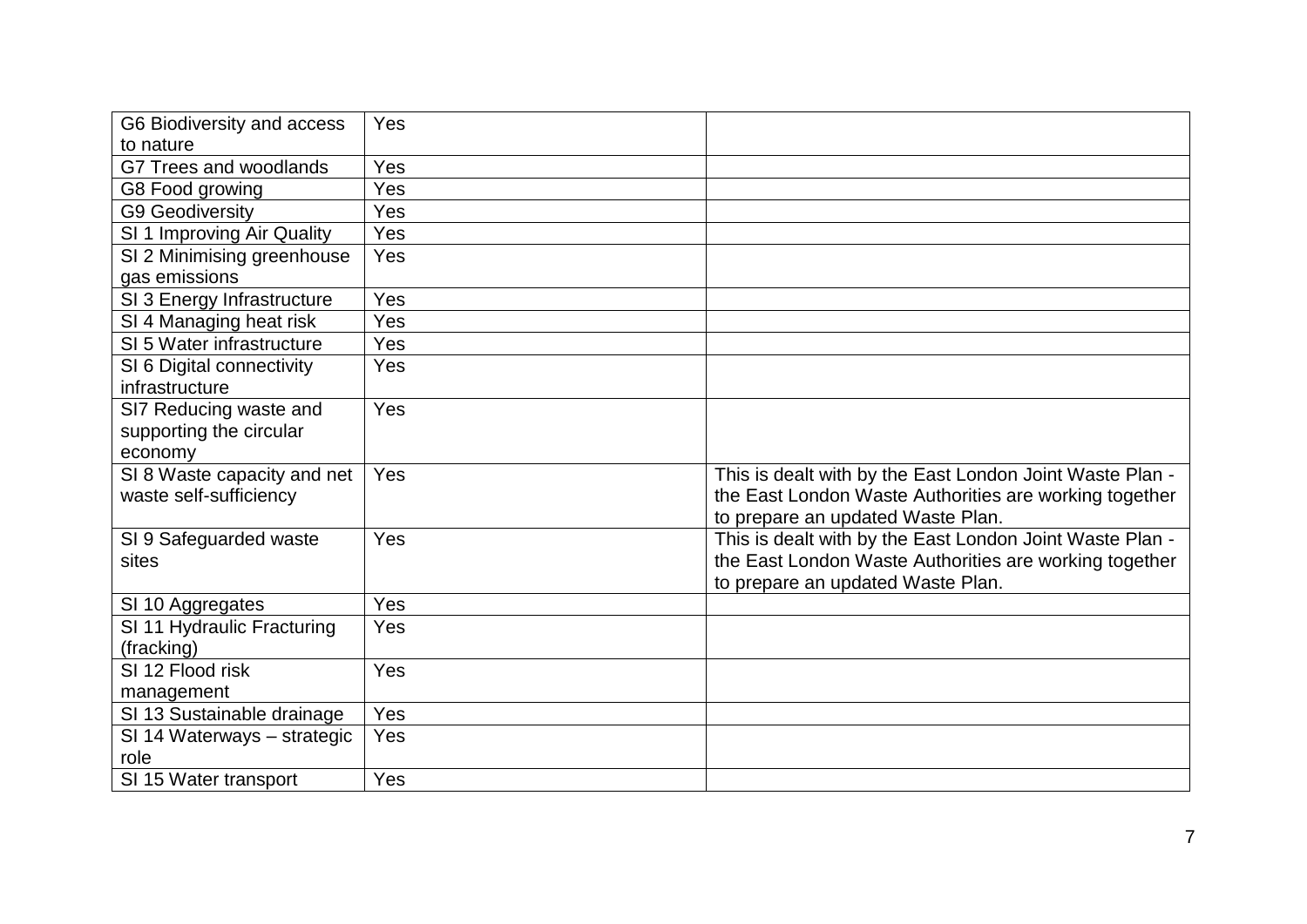| SI 16 Waterways – use and<br>enjoyment                     | Yes                            |                         |                                                                       |                                                                                                                                                                                                                                                                                    |                                      |
|------------------------------------------------------------|--------------------------------|-------------------------|-----------------------------------------------------------------------|------------------------------------------------------------------------------------------------------------------------------------------------------------------------------------------------------------------------------------------------------------------------------------|--------------------------------------|
| SI 17 Protecting and<br>enhancing London's<br>waterways    | Yes                            |                         |                                                                       |                                                                                                                                                                                                                                                                                    |                                      |
| T1 Strategic approach to<br>transport                      | Yes                            | Plan                    |                                                                       | The Local Plan supports initiatives in modal shift which<br>will help meet the 80% target in the Publication London                                                                                                                                                                |                                      |
| T2 Healthy streets                                         | Yes                            | deliver healthy streets |                                                                       | The Local Plan support a number of initiative which                                                                                                                                                                                                                                |                                      |
| T3 Transport capacity,<br>connectivity and<br>safeguarding | Yes                            |                         |                                                                       |                                                                                                                                                                                                                                                                                    |                                      |
| T4 Assessing and mitigating<br>transport impacts           | Yes                            |                         |                                                                       |                                                                                                                                                                                                                                                                                    |                                      |
| T5 Cycling                                                 | Yes                            |                         |                                                                       |                                                                                                                                                                                                                                                                                    |                                      |
| T6 Car parking                                             | Yes – refer to covering letter |                         | must fall within the range set out.<br>A comparison is set out below: | The Local Plan uses the flexibility given in the previous<br>London Plan to apply minimum standards for residential<br>parking in PTALs 0-1 and some areas with a PTAL 2.<br>The Publication London Plan states that minimum<br>standards should only be set for PTAL 0-1 and they |                                      |
|                                                            |                                | PTAL / Area             | <b>Bedrooms</b>                                                       | <b>Publication</b><br><b>London Plan</b>                                                                                                                                                                                                                                           | <b>Havering</b><br><b>Local Plan</b> |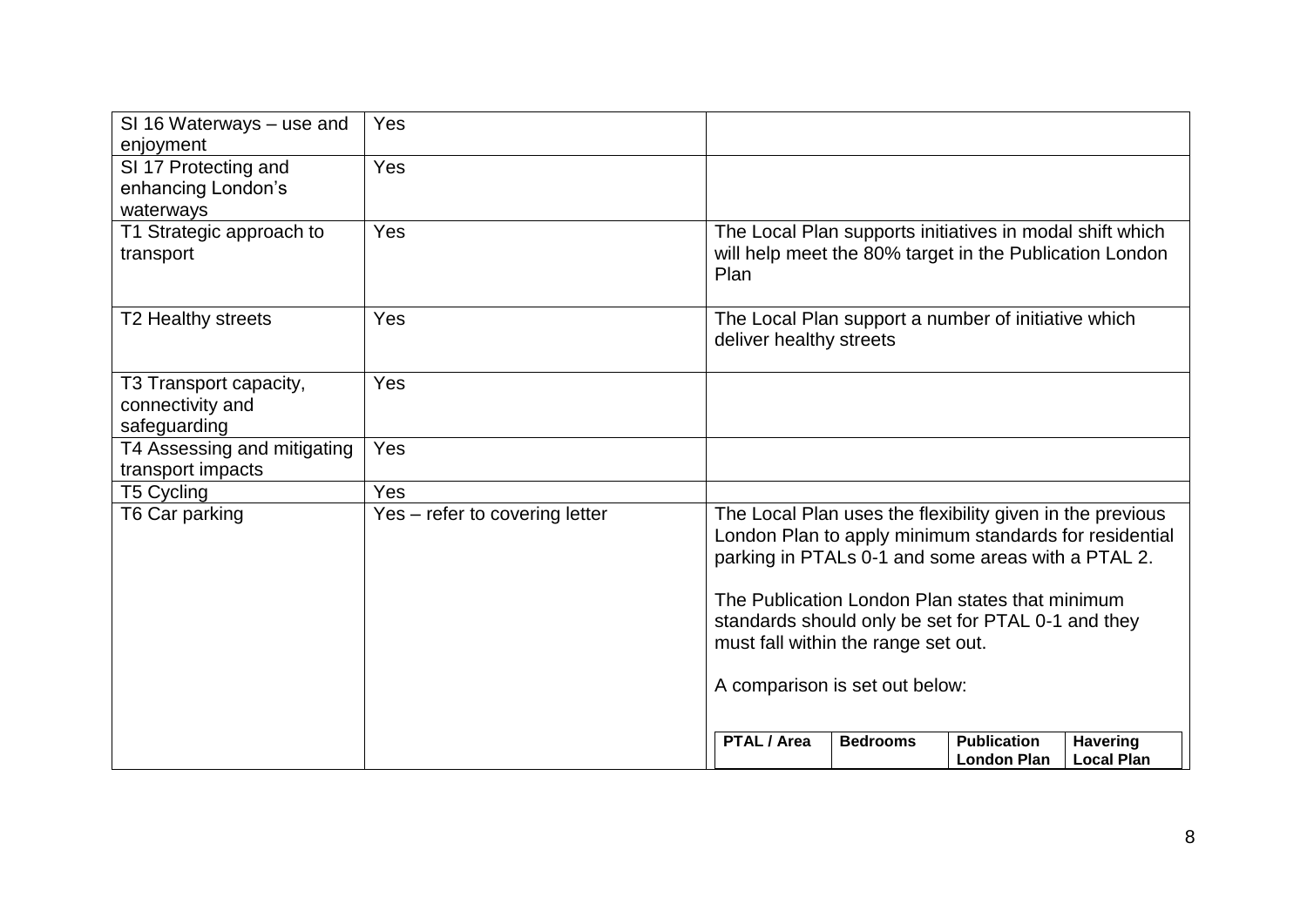| Metropolitan<br>Centres<br>(Romford)<br>All areas of<br>PTAL 5-6 | $\overline{All}$ | Car Free                                     | London Plan<br><b>Standards</b>                                                                                                                                                                                       |
|------------------------------------------------------------------|------------------|----------------------------------------------|-----------------------------------------------------------------------------------------------------------------------------------------------------------------------------------------------------------------------|
| <b>Outer London</b><br>PTAL 4                                    | $1 - 2$          | Up to $0.5 -$<br>0.75 spaces<br>per dwelling | London Plan<br>Standards                                                                                                                                                                                              |
| Outer London<br>PTAL 4                                           | $3+$             | Up to 0.5 -<br>0.75 spaces<br>per dwelling   | London Plan<br>Standards                                                                                                                                                                                              |
| Outer London<br>PTAL 2-3                                         | $1 - 2$          | Up to 0.75<br>spaces per<br>dwelling         | London Plan<br>Standards for<br>PTAL 3 and<br>parts of PTAL<br>2.<br>Less than 1<br>parking space<br>per unit for<br>PTAL 0-2                                                                                         |
| Outer London<br>PTAL 2-3                                         | $3+$             | Up to 1 space<br>per dwelling                | London Plan<br>Standards for<br>PTAL 3 and<br>parts of PTAL<br>$\overline{2}$<br>Up to $1.5$<br>spaces per<br>unit for 3<br>bedrooms for<br>some parts of<br>PTAL <sub>2</sub><br>Up to $2$<br>spaces per<br>unit for |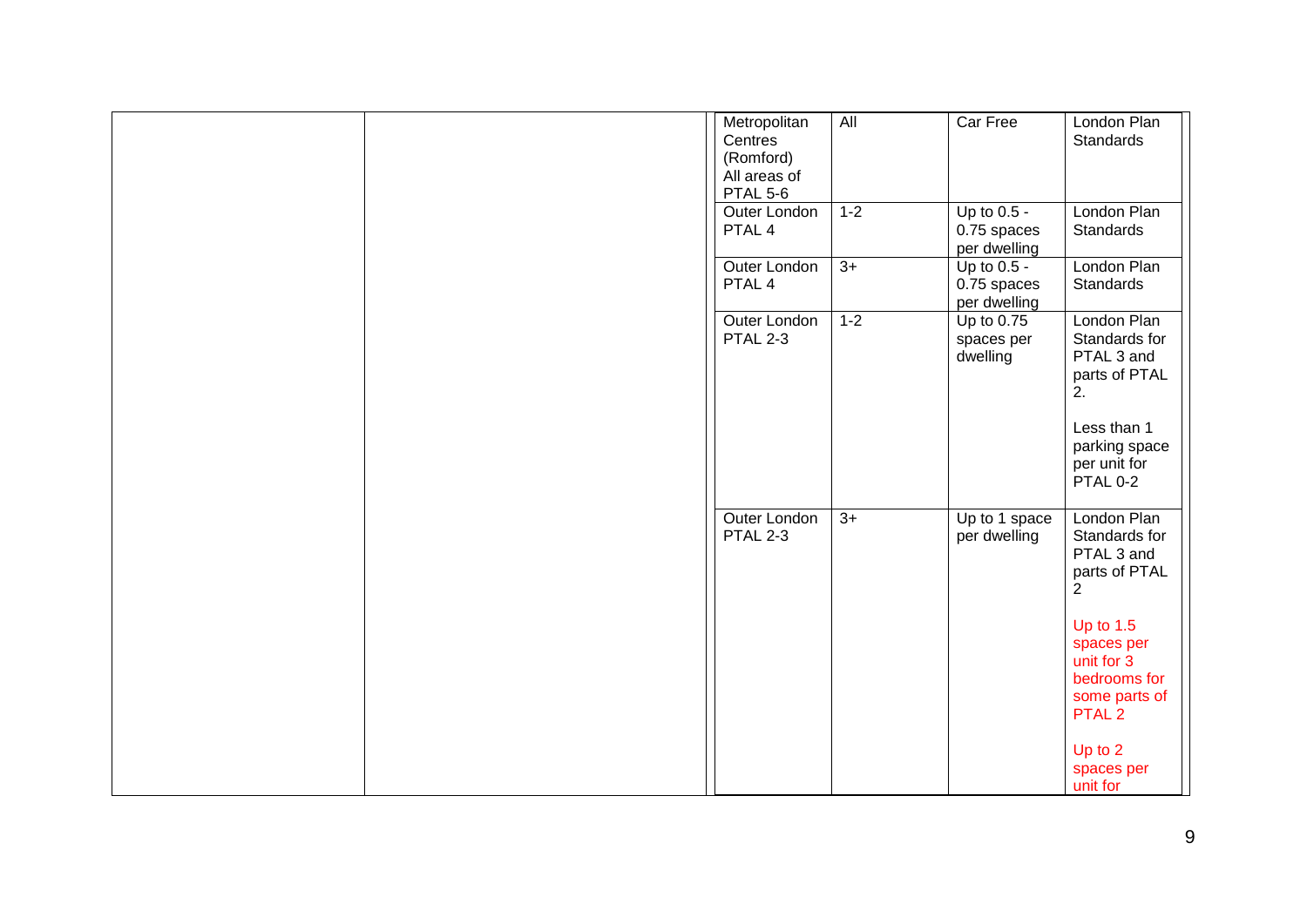|                              |           |              |                                                                |             | 4+bedrooms     |
|------------------------------|-----------|--------------|----------------------------------------------------------------|-------------|----------------|
|                              |           |              |                                                                |             | for some parts |
|                              |           |              |                                                                |             | of PTAL 2      |
|                              |           |              |                                                                |             |                |
|                              |           |              |                                                                |             |                |
|                              |           |              |                                                                |             |                |
|                              |           |              |                                                                |             |                |
|                              |           | Outer London | $1 - 2$                                                        | Up to $1.5$ | Less than 1    |
|                              |           | PTAL 0-1     |                                                                | Space per   | parking space  |
|                              |           |              |                                                                | dwelling    | per unit       |
|                              |           | Outer London | $3+$                                                           | Up to $1.5$ | Up to $1.5$    |
|                              |           | PTAL 0-1     |                                                                | spaces per  | spaces per     |
|                              |           |              |                                                                | dwelling    | unit for 3     |
|                              |           |              |                                                                |             | bedrooms       |
|                              |           |              |                                                                |             | Up to 2        |
|                              |           |              |                                                                |             | spaces per     |
|                              |           |              |                                                                |             | unit for       |
|                              |           |              |                                                                |             | 4+bedrooms     |
|                              |           |              |                                                                |             |                |
|                              |           |              | Text in red identifies where there is a difference in approach |             |                |
|                              |           |              |                                                                |             |                |
| T6.1 Residential parking     | See above | See above    |                                                                |             |                |
| T6.2 office parking          | Yes       |              |                                                                |             |                |
| T6.3 Retail parking          | Yes       |              |                                                                |             |                |
| T6.4 hotel and leisure uses  | Yes       |              |                                                                |             |                |
| parking                      |           |              |                                                                |             |                |
| T6.5 Non-residential         | Yes       |              |                                                                |             |                |
| disabled persons parking     |           |              |                                                                |             |                |
| T7 Deliveries, servicing and | Yes       |              |                                                                |             |                |
| construction                 |           |              |                                                                |             |                |
| <b>T8 Aviation</b>           | Yes       |              |                                                                |             |                |
| T9 Funding transport         | Yes       |              |                                                                |             |                |
| infrastructure through       |           |              |                                                                |             |                |
| planning                     |           |              |                                                                |             |                |
|                              |           |              |                                                                |             |                |